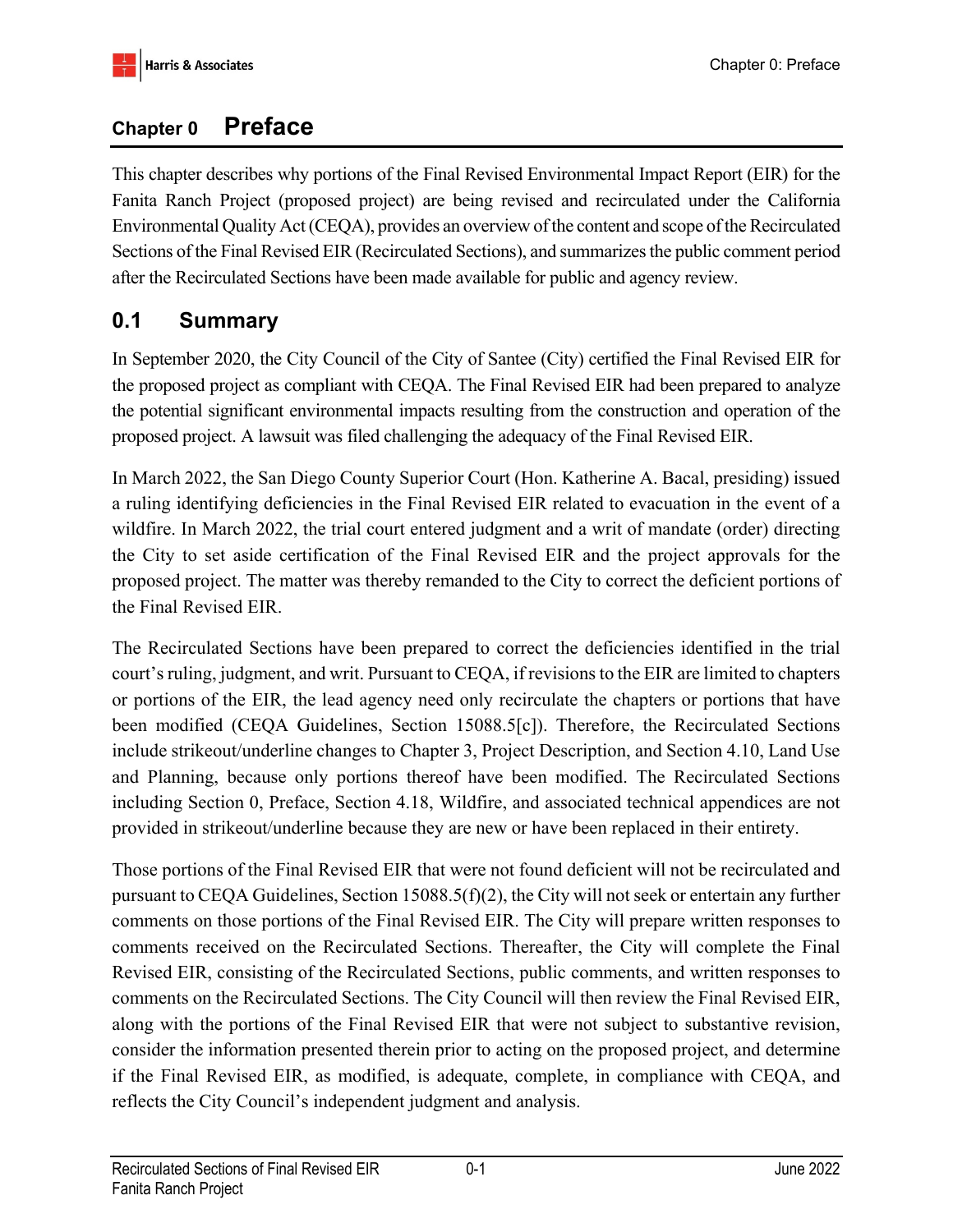The Recirculated Sections have been prepared to address each of the deficiencies identified in the trial court's ruling, which are summarized as follows:

## **Evacuation Impacts**

- 1. **Mast Boulevard:** The EIR identified three primary evacuation routes; however, one such route, using Mast Boulevard to evacuate east to Highway 67, was "not possible because Mast Boulevard does not connect to Highway 67 and instead dead-ends in a park, rendering the [Wildland Fire Evacuation] Plan's evacuation routes unclear." (Appendix Q, [Ruling p. 2])
- 2. **Evacuation Modeling:** The EIR did not analyze evacuation times to determine whether project residents and the surrounding community could safely evacuate under either a staggered or mass evacuation scenario. (Appendix Q, [Ruling p. 2-3])
- 3. **Wildfire Threshold:** The EIR did not evaluate a fifth wildfire significance threshold, namely, would the proposed project "expose people or structures, either directly or indirectly, to a significant risk of loss, injury, or death involving wildland fires." The omission of this threshold meant the public was not informed about impacts related to evacuation timing or risks if residents are instructed to remain on site in a wildfire scenario. (Appendix Q, [Ruling p. 3])
- 4. **Responses to Comments:** Public comments questioned the "project occupants' ability to evacuate in the event of a wildfire and traffic flow impact" and the Final Revised EIR's response did not sufficiently "answer the question of whether those seeking to be evacuated are anticipated to be able to do so," and whether the City "fully considered the implications of project occupants' ability to safely evacuate." (Appendix Q, [Ruling p. 4])
- 5. **Elimination of Magnolia Avenue Extension and Evacuation:** The Final Revised EIR's "Second Errata" removed the Magnolia Avenue extension shortly before EIR certification. Given that Magnolia Avenue was previously described as a "primary" evacuation route, the "post-EIR analysis" in an errata was not adequate to provide the public with the opportunity to test and evaluate this new information, and in particular: (a) to comment on the extent to which residents living on the other connector roads may be impacted by evacuating traffic from project occupants, and (b) to comment on the proposed project's evacuation impacts without the Magnolia Avenue extension. (Appendix Q, [Ruling p. 4-5])
- 6. **Elimination of Magnolia Avenue Extension and Recirculation:** Removing the Magnolia Avenue extension constituted significant new information as defined in CEQA; and therefore, the City's decision not to recirculate the EIR after removing the Magnolia Avenue extension violated CEQA. (Appendix Q, [Ruling p. 5])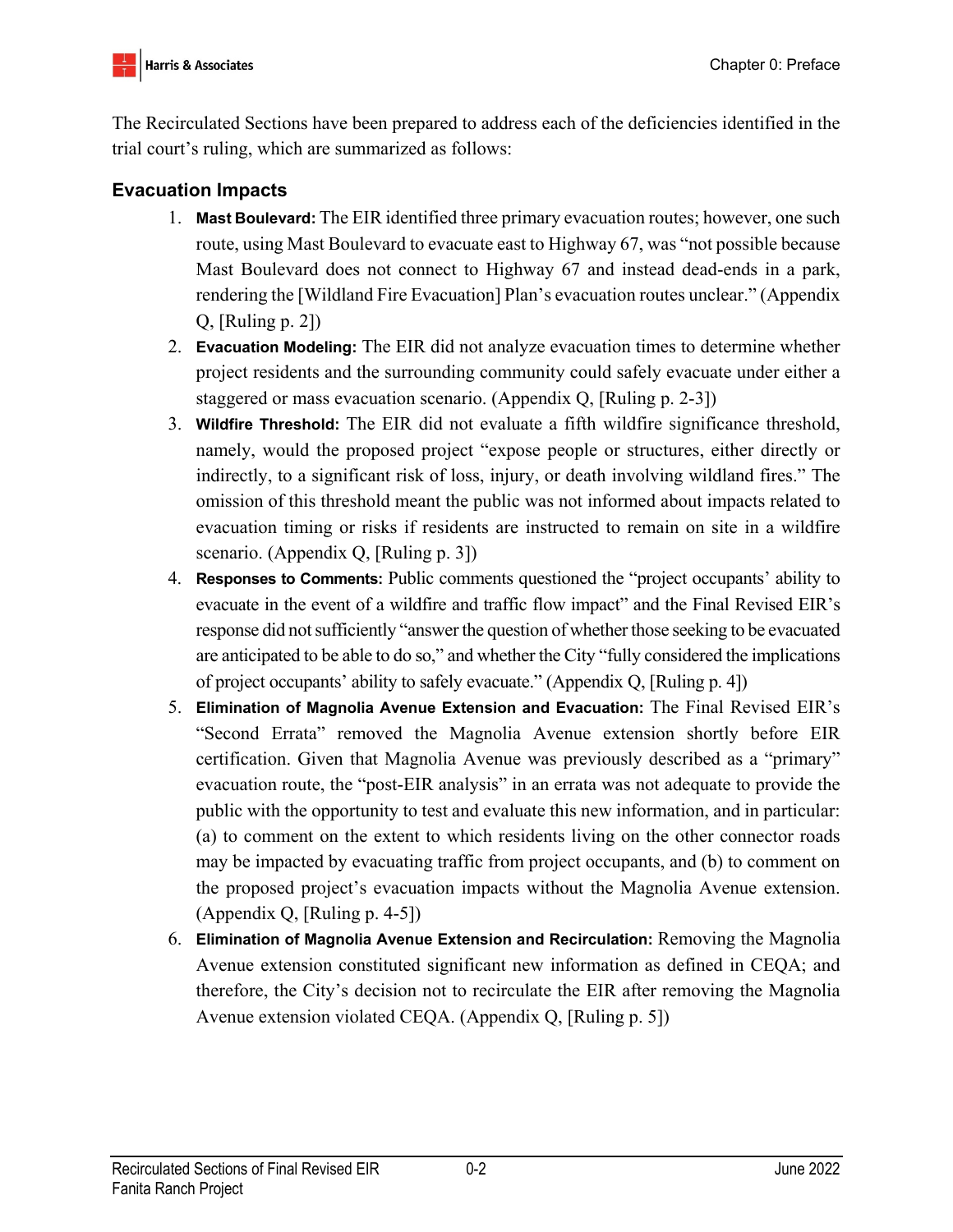The Recirculated Sections respond to the deficiencies in the following manner:

## **Evacuation Impacts**

- 1. **Mast Boulevard:** The City required a revised Wildland Fire Evacuation Plan (Appendix P2) and revisions to Section 4.18, Wildfire, of the Final Revised EIR (Wildfire Section). The Wildland Fire Evacuation Plan and revised Wildfire Section depict all evacuation routes and explain that Mast Boulevard to the east provides a connecting route to State Route (SR-) 67 indirectly through other streets. Specifically, drivers traveling east on Mast Boulevard would turn left on Los Ranchitos Road north, right to El Nopal east, and then right on Riverford Road south to connect to SR-67. This route is clearly identified on revised Figure 4.18-1, Evacuation Routes, in the Wildfire Section.
- 2. **Evacuation Modeling:** An evacuation travel time analyses and associated modeling has been prepared, which is incorporated into the revised Wildland Fire Evacuation Plan (Appendix P2) and referenced in the revised Fire Protection Plan (Appendix P1), and the Wildfire Section. This new evacuation travel time analysis and modeling was prepared by the Dudek Fire Protection Planning team—led by Principal Fire Protection Planner Michael Huff—in conjunction with Chen Ryan Associates' traffic engineers with input from the Santee Fire Department (SFD). The evacuation assessment and modeling calculates estimated evacuation travel times for the surrounding community and project under targeted evacuation and mass evacuation conditions. Chen Ryan Associates was selected to perform the evacuation traffic flow portion of the evacuation analysis due to the firm's familiarity with City's roadways and traffic network based on its recent Santee General Plan Mobility Element update work with the City. The evacuation modeling and timing analysis includes the following, among other components:
	- Analysis of potential feasible evacuation scenarios using reasonable assumptions that take into account the wildfire history specific to the area, relevant wildfire research, and discussions with the SFD and fire professionals.
	- Identification of evacuating populations under mass evacuation and targeted evacuation scenarios. Targeted evacuation conditions were identified in consultation with the SFD based upon current evacuation practice consistent with City and County Emergency Operations Plans.
	- Identification of the proposed project's road improvements that would enhance roadway carrying capacity under the selected evacuation scenarios.
	- Calculation of evacuation travel times for mass evacuation and targeted evacuation scenarios.
	- Evaluation of project evacuation safety and whether the proposed project will affect the existing community's ability to safely evacuate during a wildfire event.
	- Discussion of the limitations of evacuation travel time modeling given the numerous variables and factors that drive evacuation decisions during real-time fire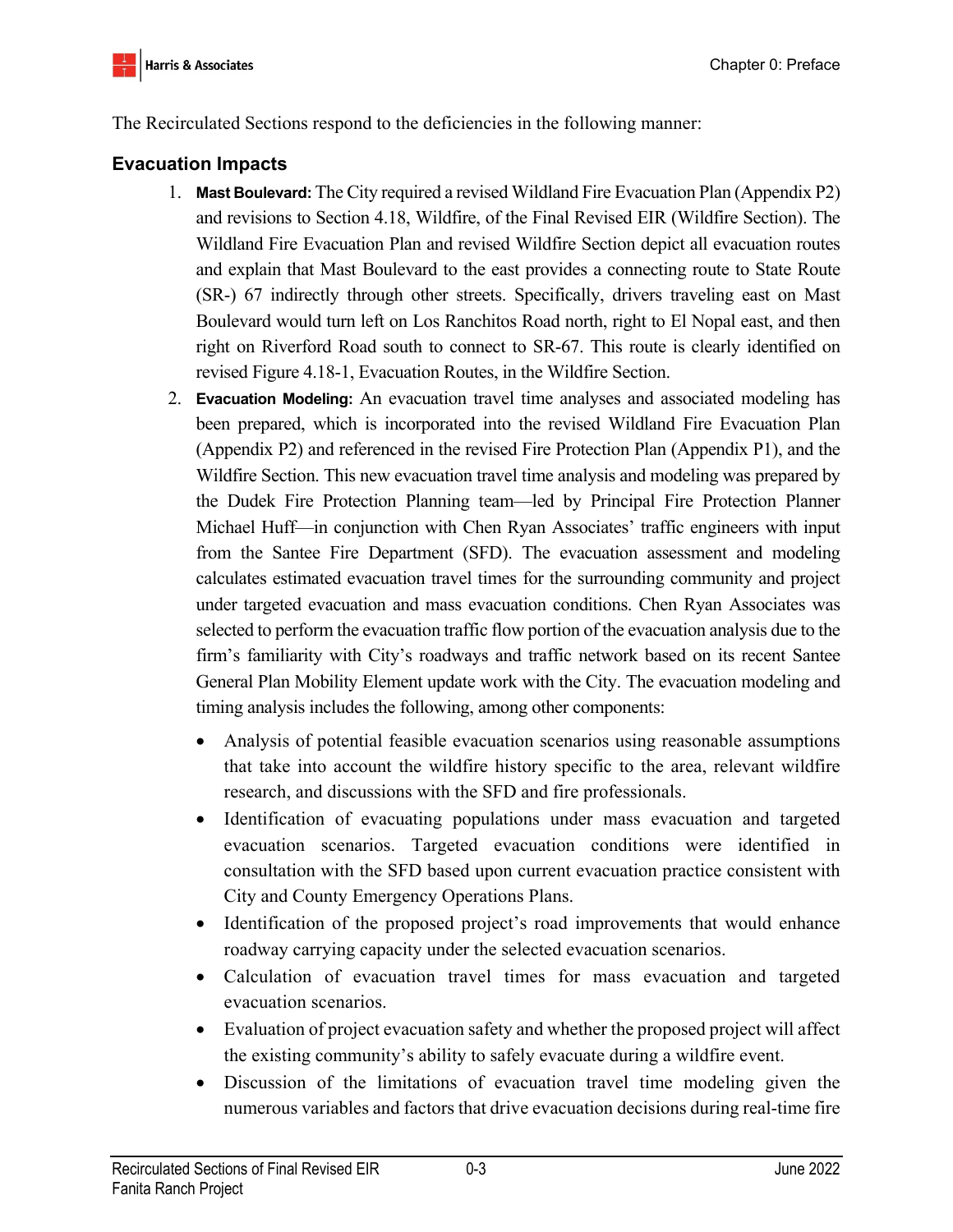situations. The proposed project's evacuation time analysis and modeling are provided for informational purposes only and may not be used during an actual emergency evacuation because those decisions are generally made as part of unified command operations established to respond to real-time wildfires based on fire conditions, winds, weather, and other factors and variables that affect evacuation decision-making. Nonetheless, the analysis conducted in support of the proposed project's evacuation plan was developed in coordination with SFD and represents numerous wildfire scenarios. The results from the evacuation travel time modeling are anticipated by SFD to inform engine companies for emergency action decision support and provide valuable evacuation time estimates, which will be useful for guiding the phased evacuation approach. Additionally, the modeling analysis results, as part of the proposed project's Wildland Fire Evacuation Plan (Appendix P2), will be used to increase resident and fire personnel evacuation preparedness and awareness of available evacuation routes.

- 3. **Wildfire Significance Criteria:** The Wildfire Section and Fire Protection Plan (Appendix P1) have been revised to include an analysis of all applicable wildfire significance thresholds, including the question of whether the proposed project would "[e]xpose people or structures, either directly or indirectly, to a significant risk of loss, injury or death involving wildland fires." Evacuation and shelter-in-place scenarios are evaluated.
- 4. **Responses to Comments:** The City required a revised Wildland Fire Evacuation Plan (Appendix P2) including evacuation travel time modeling prepared by Chen Ryan Associates (Exhibit to Appendix P2) and a revised Wildfire Section to be prepared in response to the trial court's ruling.
- 5. **Elimination of Magnolia Avenue Extension and Evacuation:** The extension of Magnolia Avenue from the existing terminus of Princess Joann Road to Cuyamaca Street was included in the Revised Draft EIR circulated for public review in May 2020, but was removed in the Second Errata to the Final Revised EIR in August 2020. The Magnolia Avenue extension has been added back into the proposed project as originally proposed, rendering the Second Errata unnecessary.
- 6. **Elimination of Magnolia Avenue Extension and Recirculation:** The Magnolia Avenue extension has been added back into the proposed project as originally proposed from the existing terminus of Princess Joann Road to Cuyamaca Street, making recirculation of the Final Revised EIR due to removal of the Magnolia Avenue extension unnecessary.

The Final Revised EIR, if certified, would be used in conjunction with the discretionary approvals required for construction and operation of the proposed project, including, but not limited to, a Development Plan, Vesting Tentative Map, Development Review Permit, and Conditional Use Permits. As originally proposed to the City, and as described in the August 2020 Final Revised EIR, the proposed project's requested approvals included a General Plan Amendment, Specific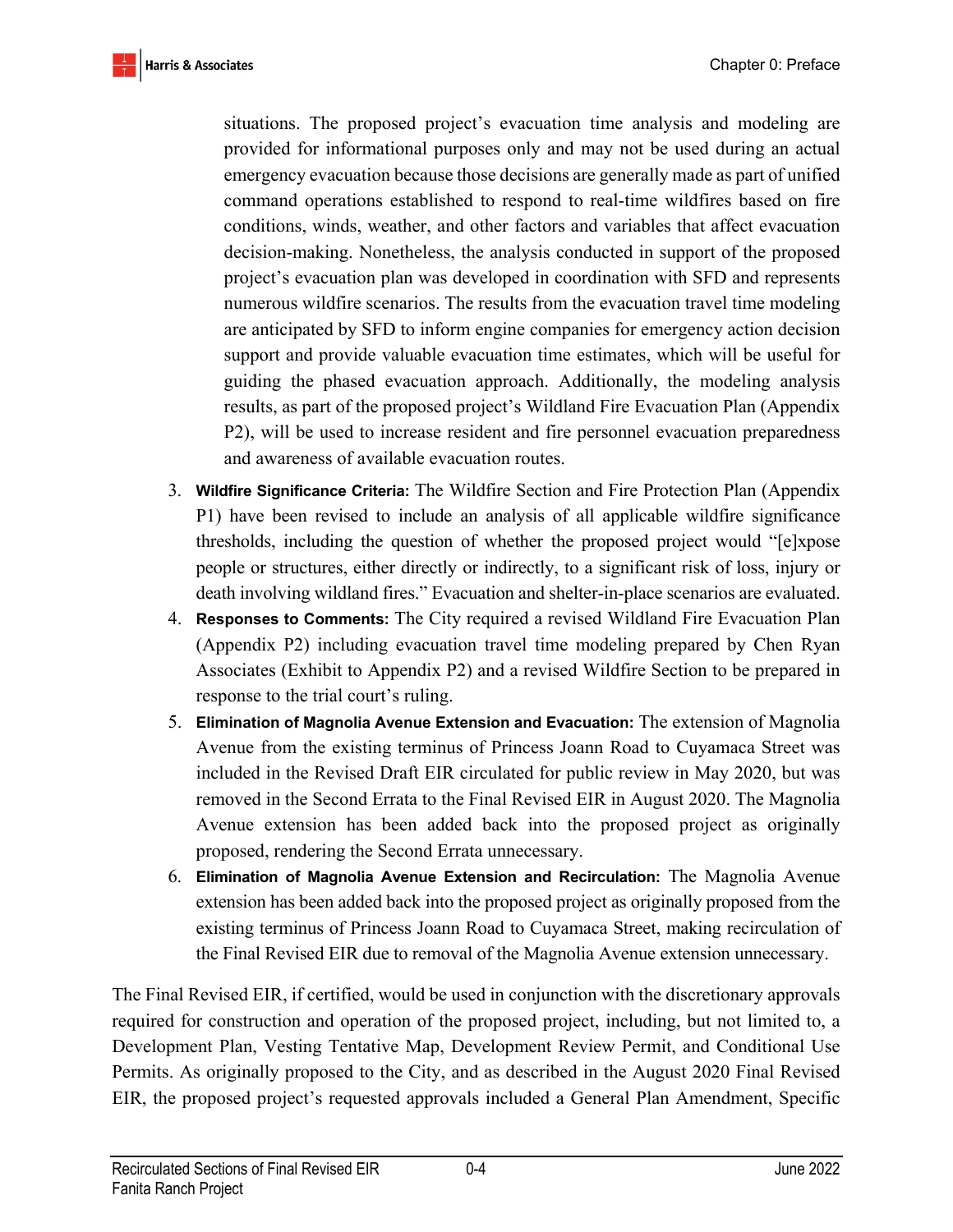Plan, Development Agreement, and Rezoning of the Fanita Ranch site. Since that time, the proposed project has been deemed General Plan consistent and compliant as part of the City's Essential Housing Program; and, accordingly, no longer requires a General Plan Amendment, Specific Plan, Rezone, or other legislative act. The applicant is also no longer seeking a Development Agreement with the City. The description of the proposed project has not changed since the Revised Draft EIR was circulated for public review in 2020 except that the Magnolia Avenue extension—originally proposed as part of the proposed project but omitted prior to the City Council hearing—has been added back to the proposed project as originally proposed.

While not required by the trial court's ruling, the following Recirculated Sections have been revised to describe the modified discretionary actions proposed for project implementation:

- 1. Portions of Chapter 3, Project Description (specifically Subsection 3.12)
- 2. Portions of Section 4.10, Land Use and Planning (specifically Subsections 4.10.2 and 4.10.5.2)

Minor technical edits have been made to other subsections of these Recirculated Sections; however, they do not constitute "significant new information" as defined in CEQA Guidelines, Section 15088.5(a). Per CEQA Guidelines, Section 15088.5(b), recirculation is not required where the new information added to the EIR merely clarifies or amplifies or makes insignificant modifications in an adequate EIR.

Table 0-1 provides a brief overview of the Recirculated Sections and their rationale for inclusion in the recirculation.

| ווש יוסכט טכטווטווס טו ו וווטו ולכיוסכט בוול<br>Included in Recirculation | <b>Rationale for Inclusion in Recirculation</b>                                                                                                                                                                                                                                                                                                                                                                                                                                                                                                                                                         |
|---------------------------------------------------------------------------|---------------------------------------------------------------------------------------------------------------------------------------------------------------------------------------------------------------------------------------------------------------------------------------------------------------------------------------------------------------------------------------------------------------------------------------------------------------------------------------------------------------------------------------------------------------------------------------------------------|
| New Sections and Sections Replaced in Their Entirety                      |                                                                                                                                                                                                                                                                                                                                                                                                                                                                                                                                                                                                         |
| Chapter 0, Preface                                                        | This Preface is included in the recirculation to provide the<br>public with information concerning the trial court's ruling and<br>Final Revised EIR modifications to correct deficiencies<br>identified in the trial court's ruling. This Preface also<br>summarizes the changes in discretionary entitlements sought<br>to complete the proposed project. This Preface is a new<br>section of the Recirculated Sections that has not been<br>previously released for public review.                                                                                                                   |
| Section 4.18, Wildfire                                                    | The Wildfire Section has been replaced in its entirety and<br>revised to address the deficiencies in the evacuation analysis<br>identified in the trial court's ruling. The revised Wildfire Section<br>presents the results of the evacuation analyses and modeling<br>completed for the proposed project. The revised Wildfire<br>Section also clarifies and corrects evacuation routes available<br>to project occupants and the surrounding community, including<br>the Magnolia Avenue extension. It further explains that Mast<br>Boulevard does not directly connect to SR-67 to the east but is |

**Table 0-1. Revised and New Sections of Final Revised EIR Included in Recirculation Revised Sections of Final Revised EIR**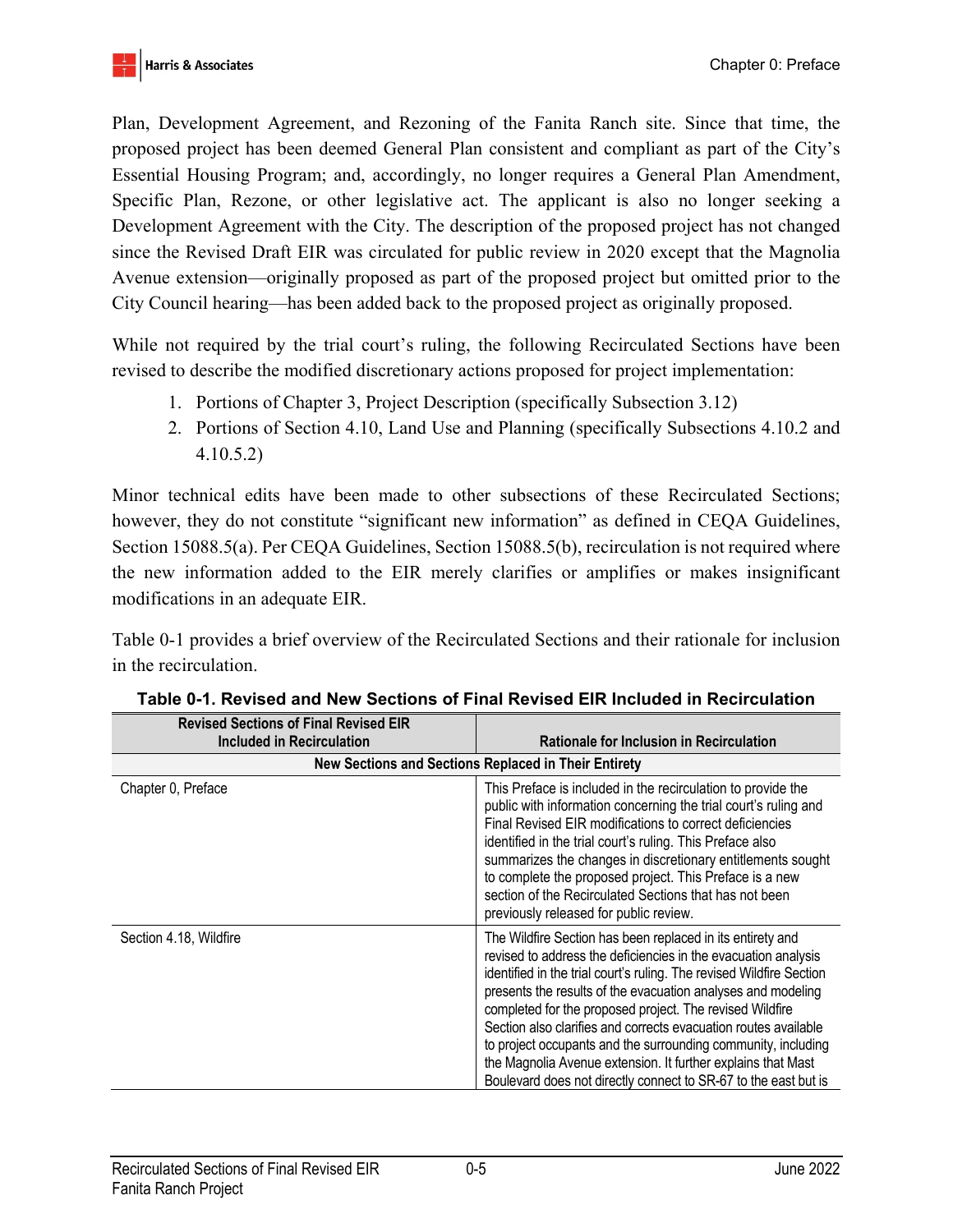| <b>Revised Sections of Final Revised EIR</b><br><b>Included in Recirculation</b>   |                                                                                                                                                                                                                                                                                                                                                                                                                                                                                                                                                                                                                                                                                                                                                                                                                                                                                                                                                                                                                                                                                                       |
|------------------------------------------------------------------------------------|-------------------------------------------------------------------------------------------------------------------------------------------------------------------------------------------------------------------------------------------------------------------------------------------------------------------------------------------------------------------------------------------------------------------------------------------------------------------------------------------------------------------------------------------------------------------------------------------------------------------------------------------------------------------------------------------------------------------------------------------------------------------------------------------------------------------------------------------------------------------------------------------------------------------------------------------------------------------------------------------------------------------------------------------------------------------------------------------------------|
|                                                                                    | <b>Rationale for Inclusion in Recirculation</b><br>available as an evacuation route through the use of several                                                                                                                                                                                                                                                                                                                                                                                                                                                                                                                                                                                                                                                                                                                                                                                                                                                                                                                                                                                        |
|                                                                                    | connecting streets.<br>Wildfire and evacuation-related threshold criteria set forth in<br>Appendix G of the CEQA Guidelines have been included in<br>Section 4.18, Wildfire. Specifically, CEQA Guidelines,<br>Section IX(g), has been added to evaluate whether the<br>proposed project would "[e]xpose people or structures, either<br>directly or indirectly, to a significant risk of loss, injury or<br>death involving wildland fires."                                                                                                                                                                                                                                                                                                                                                                                                                                                                                                                                                                                                                                                         |
| Appendix P1, Fire Protection Plan and Construction Fire<br><b>Prevention Plan</b>  | The Fire Protection Plan in Appendix P1 has been replaced<br>in its entirety and revised to address the deficiencies in the<br>evacuation analysis identified in the trial court's ruling.<br>Appendix P1 includes analysis of whether the proposed<br>project would "[e]xpose people or structures, either directly or<br>indirectly, to a significant risk of loss, injury or death involving<br>wildland fires."                                                                                                                                                                                                                                                                                                                                                                                                                                                                                                                                                                                                                                                                                   |
| Appendix P2, Wildland Fire Evacuation Plan                                         | Appendix P2 has been replaced in its entirety and revised to<br>address the deficiencies in the evacuation analysis identified in<br>the trial court's ruling. Appendix P2 includes modeling of<br>reasonable evacuation scenarios to address whether those<br>seeking to be evacuated are anticipated to be able to do so<br>and to demonstrate that the City fully considered the<br>implications of project occupants' and the surrounding<br>community's ability to safely evacuate in a wildfire event.<br>Appendix P2 also clarifies and corrects evacuation routes<br>available to project occupants and the surrounding community,<br>including the Magnolia Avenue extension. The Appendix<br>explains that Mast Boulevard does not directly connect to SR-<br>67 to the east but is available as an evacuation route through<br>the use of several connecting streets.<br>The City's Emergency Operations Plan, the County's<br>Emergency Operations Plan Annex Q, and Chen Ryan<br>Associates' Fire Evacuation Analysis - Technical<br>Memorandum are included as exhibits to Appendix P2. |
| Appendix Q, Final Ruling and Writ of Mandate                                       | Appendix Q is a new appendix containing the trial court<br>ruling, judgment, and writ of mandate.                                                                                                                                                                                                                                                                                                                                                                                                                                                                                                                                                                                                                                                                                                                                                                                                                                                                                                                                                                                                     |
| Appendix R, Essential Housing Ordinance, Certification,<br>and Notice of Exemption | Appendix R includes the City's certification of Fanita Ranch<br>as an Essential Housing Project under its Essential Housing<br>Program. Urgency Ordinance No. 592, adopting the citywide<br>Essential Housing Program, is also included in Appendix R<br>for reference.                                                                                                                                                                                                                                                                                                                                                                                                                                                                                                                                                                                                                                                                                                                                                                                                                               |
| Portions of Recirculated Sections of the Revised Final EIR                         |                                                                                                                                                                                                                                                                                                                                                                                                                                                                                                                                                                                                                                                                                                                                                                                                                                                                                                                                                                                                                                                                                                       |
| Chapter 3, Project Description<br>(Subsection 3.12)                                | This subsection concerns the discretionary actions that the City<br>Council would take to approve the proposed project. As noted<br>in this Preface, the proposed project remains unchanged with<br>the exception that the Magnolia Avenue extension has been<br>added back into the proposed project as originally proposed.<br>The revisions in this subsection clarify the proposed project's<br>designation as an Essential Housing Project pursuant to the                                                                                                                                                                                                                                                                                                                                                                                                                                                                                                                                                                                                                                       |

#### **Table 0-1. Revised and New Sections of Final Revised EIR Included in Recirculation**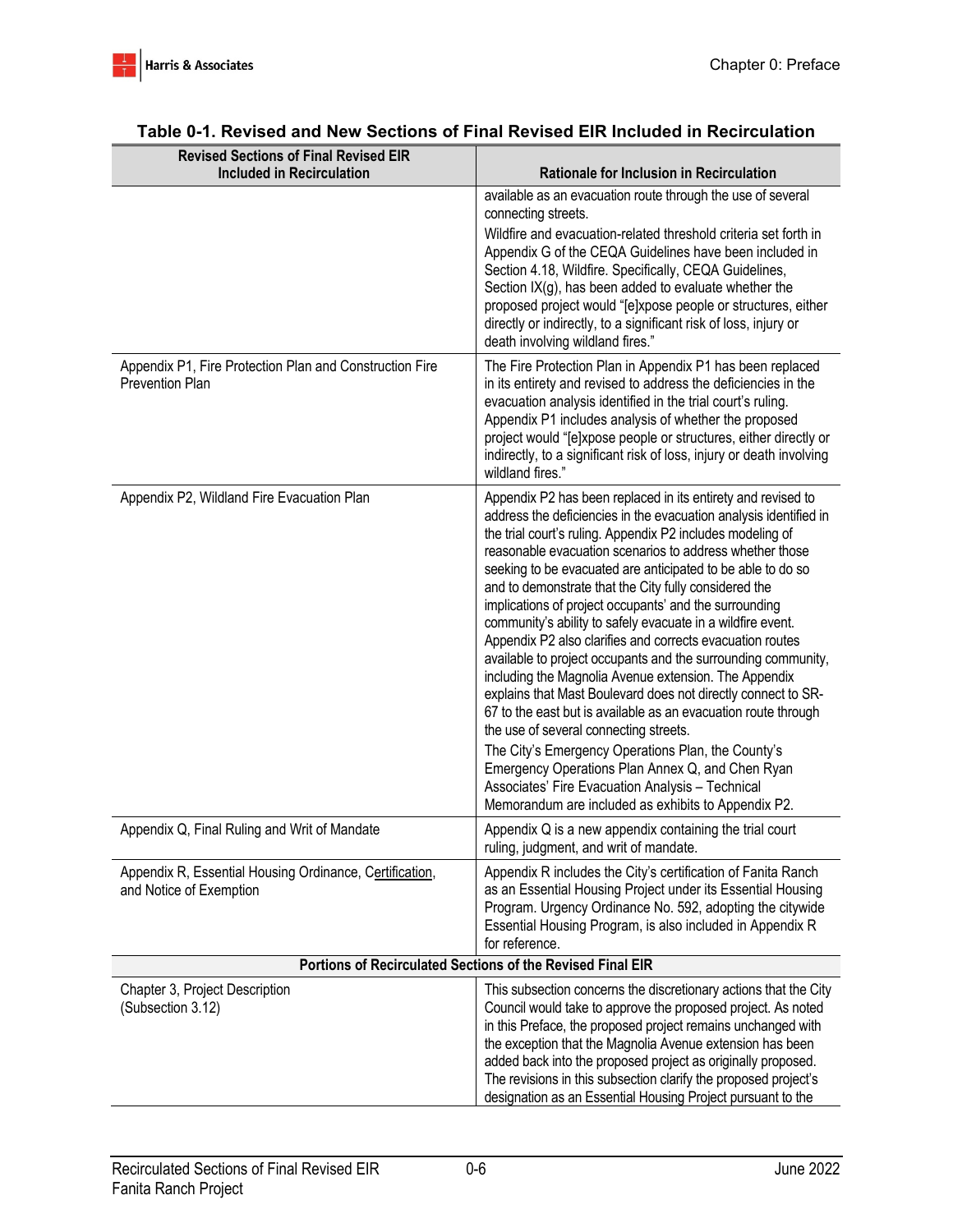| <b>Revised Sections of Final Revised EIR</b>                          |                                                                                                                                                                                                                                                                                                                                                                                                                                                                                                                                                                                                                                                                                                                                                                                                                                                                                                                                                                                 |
|-----------------------------------------------------------------------|---------------------------------------------------------------------------------------------------------------------------------------------------------------------------------------------------------------------------------------------------------------------------------------------------------------------------------------------------------------------------------------------------------------------------------------------------------------------------------------------------------------------------------------------------------------------------------------------------------------------------------------------------------------------------------------------------------------------------------------------------------------------------------------------------------------------------------------------------------------------------------------------------------------------------------------------------------------------------------|
| <b>Included in Recirculation</b>                                      | <b>Rationale for Inclusion in Recirculation</b>                                                                                                                                                                                                                                                                                                                                                                                                                                                                                                                                                                                                                                                                                                                                                                                                                                                                                                                                 |
|                                                                       | City of Santee's Essential Housing Program, Urgency<br>Ordinance No. 592. The revisions explain the proposed project<br>no longer requires a General Plan Amendment, Specific Plan,<br>or Rezone in light of project certification under that program.<br>The applicant is no longer seeking a Development Agreement<br>with the City, and this discretionary action has been removed<br>from this subsection. The applicant is newly seeking approval<br>of a Development Plan that identifies the development<br>requirements for the site, and this discretionary action has<br>been added to this subsection. The applicant is also seeking a<br>Conditional Use Permit to operate public parks, buildings, and<br>facilities (fire station).                                                                                                                                                                                                                               |
| Section 4.10, Land Use and Planning<br>(Subsections 4.10.2, 4.10.5.2) | These subsections describe the existing regulatory<br>environment and evaluate whether the proposed project<br>would conflict with land use plans, policies, and regulations<br>adopted for the purpose of mitigating or avoiding an<br>environmental effect. The revisions in these sections clarify<br>the proposed project's designation as an Essential Housing<br>Project pursuant to the City of Santee's Essential Housing<br>Program, Urgency Ordinance No. 592. The revisions explain<br>the proposed project no longer requires a General Plan<br>Amendment, Specific Plan, or Rezone in light of project<br>certification under that program. They also address the<br>proposed project's consistency with the City's 2021 General<br>Plan Housing Element and the 16 Guiding Principles for<br>Fanita Ranch. Table 4.10-1 has been updated to reflect the<br>revised wildfire and evacuation analyses provided in the<br>Wildfire Section and Appendices P1 and P2. |

## **Table 0-1. Revised and New Sections of Final Revised EIR Included in Recirculation**

Only the above-outlined revised information is contained in the Recirculated Sections. All other sections of the Final Revised EIR and technical studies remain valid and are *not* being recirculated for public comment.

# **0.2 Public Review of Recirculated Sections of Final Revised EIR**

The Recirculated Sections are available for public review and comment. The City requests that reviewers limit all public comments to the recirculated documents described in Table 0-1. The 45 day public review period is from June 10, 2022, to July 25, 2022. All comments received on the Recirculated Sections will be responded to and incorporated into a response to comments document, which will be considered by the City prior to a public hearing to consider certification of the Recirculated Sections, along with other Final Revised EIR sections. The Recirculated Sections will be available to review electronically on the City's website at https://www.cityofsanteeca.gov/services/project-environmental-review during the 45-day public comment period.